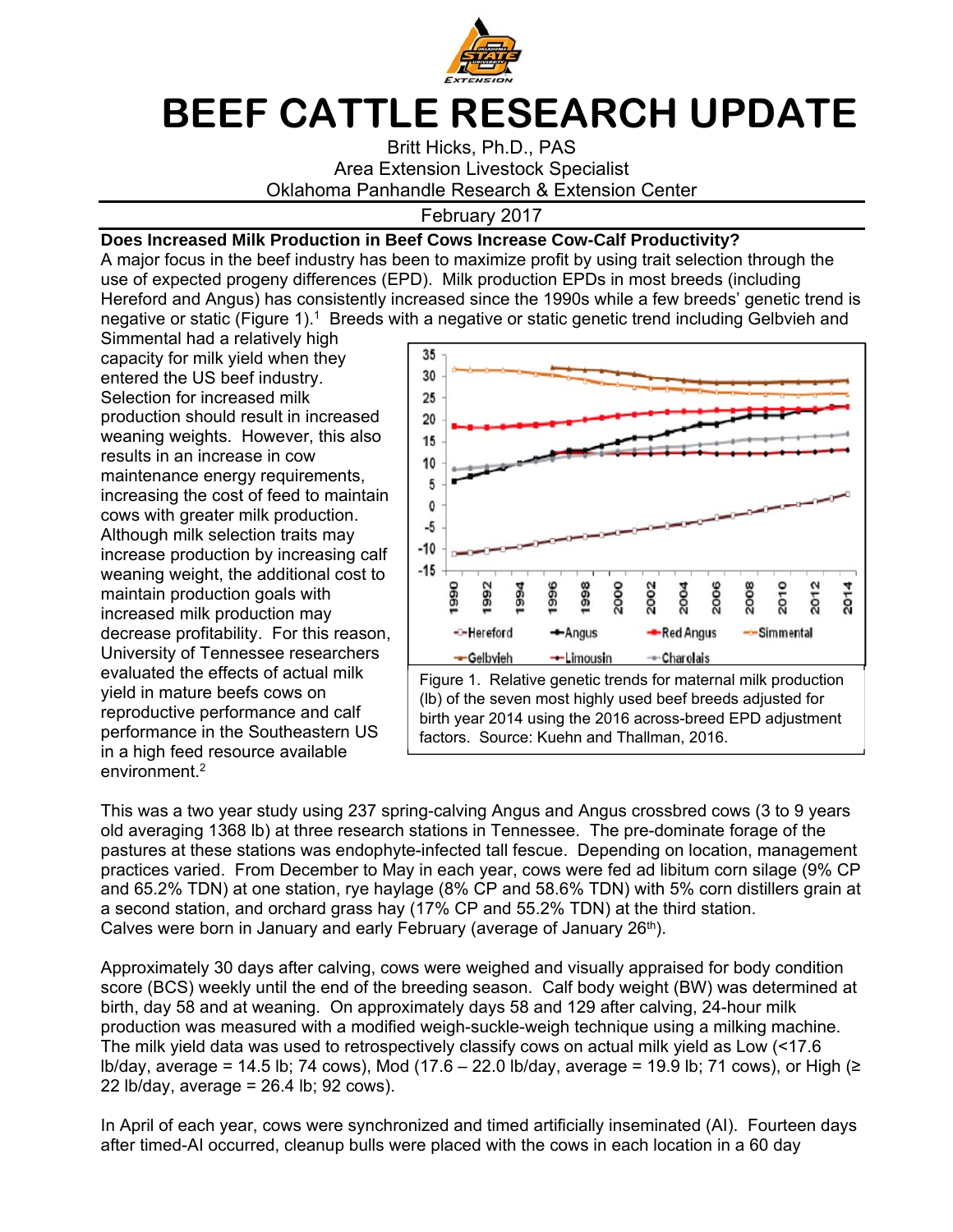breeding season. Pregnancy diagnosis was determined 30 days after timed-AI with an overall pregnancy diagnosis in September.

These researchers reported that due to retrospective designed treatments, 24-hour milk yield was different (P < 0.05, Table 1) among treatment groups at both milking dates (days 58 and 129). However, level of milk production did interact with milking date (P < 0.01). Milk production did not decrease ( $P \ge 0.10$ ) from day 58 to day 129 for Low and Mod milking cows, whereas, high milk cows decreased (P < 0.01) milk production from day 59 to day 128.

Table 1. Level of milk production x milking date interaction ( $P \le 0.01$ ) for 24-hour milk production.

|                             | Milk Production <sup>1</sup> |                    |                    |  |  |
|-----------------------------|------------------------------|--------------------|--------------------|--|--|
|                             |                              |                    |                    |  |  |
| Measurement                 | Low                          | Mod                | Hiah               |  |  |
| 24-hour milk production, lb |                              |                    |                    |  |  |
| Day 58                      | 15.0 <sup>ax</sup>           | 19.6 <sup>bx</sup> | 28.0 <sup>cx</sup> |  |  |
| Dav 129                     | 13.2 <sup>ax</sup>           | 19.4 <sup>bx</sup> | 24.3 <sup>cy</sup> |  |  |

<sup>1</sup>Milk production groups: Low (14.5 lb), Mod (19.9 lb), or High (26.4 lb).

a,b,c Means with different superscripts differ among milk production groups ( $P \le 0.05$ ).

 $x, y$  Means with different superscripts differ between timing of milking ( $P \le 0.05$ ).

Adapted from Edwards, Hobbs, and Mulliniks (2017).

The effects of milk production on cow performance, and calf performance are shown in Table 2. Cow BW and BCS during the entire study were not different  $(P > 0.22)$  with increasing milk production. Although cow BW and BCS were not different, timed-AI pregnancy rate were the lowest  $(P < 0.05)$  in the High (44%) milk producing cows with no difference (P = 0.82) between Low (57%) and Mod (55%) milk cows. In addition, overall pregnancy rate continued to be the lowest ( $P < 0.05$ ) in High (75%) milk producing cows with the greatest pregnancy rate in Mod (86%) milk cows. Calf BW at birth did not differ among milk production groups.

|                                        | r . <del>.</del><br>Milk Production <sup>1</sup> |                  |                  |         |
|----------------------------------------|--------------------------------------------------|------------------|------------------|---------|
| Measurement                            | Low                                              | Mod              | High             | P-value |
| Cow BW, lb                             |                                                  |                  |                  |         |
| Calving                                | 1424                                             | 1372             | 1358             | 0.22    |
| Beginning of breeding                  | 1360                                             | 1312             | 1305             | 0.36    |
| End of breeding                        | 1429                                             | 1376             | 1367             | 0.25    |
| Cow BCS                                |                                                  |                  |                  |         |
| Calving                                | 5.2                                              | 5.2              | 5.2              | 0.99    |
| <b>Breeding</b>                        | 5.0                                              | 5.0              | 5.1              | 0.96    |
| End of breeding                        | 5.4                                              | 5.3              | 5.5              | 0.23    |
| Reproduction                           |                                                  |                  |                  |         |
| Al pregnancy rate, %                   | 57 <sup>a</sup>                                  | 55 <sup>a</sup>  | 44 <sup>b</sup>  | 0.02    |
| Final pregnancy rate, $\frac{1}{2}$    | 81 <sup>a</sup>                                  | 86 <sup>b</sup>  | 75 <sup>c</sup>  | 0.03    |
| Calf BW, lb                            |                                                  |                  |                  |         |
| <b>Birth</b>                           | 78.7                                             | 77.8             | 80.3             | 0.28    |
| $\neg$ Day 58                          | 256 <sup>a</sup>                                 | 276 <sup>b</sup> | 282 <sup>b</sup> | < 0.01  |
| Actual weaning                         | 628                                              | 648              | 650              | 0.22    |
| 205 day adjusted $3$                   | 595                                              | 613              | 615              | 0.55    |
| Ib weaned per cow exposed <sup>4</sup> | 512a                                             | 551 <sup>b</sup> | 490 <sup>c</sup> | 0.02    |

Table 2. Effect of milk production level on cow BW, BCS, AI and final pregnancy rate and calf BW.

 $a,b,c$  Means with different superscripts differ (P  $\leq$  0.05).

<sup>1</sup>Milk production groups: Low (14.5 lb), Mod (19.9 lb), or High (26.4 lb).

2Final pregnancy rate after a 60 day breeding season with cleanup bulls.

3Weaning weight adjusted to 205 day of age using Beef Improvement Federation adjustments without age of dam or calf sex.

4Based on the subsequent year's actual (unadjusted) calf weaning BW and percentage of exposed cows to a breeding bull during the year of the study.

Adapted from Edwards, Hobbs, and Mulliniks (2017).